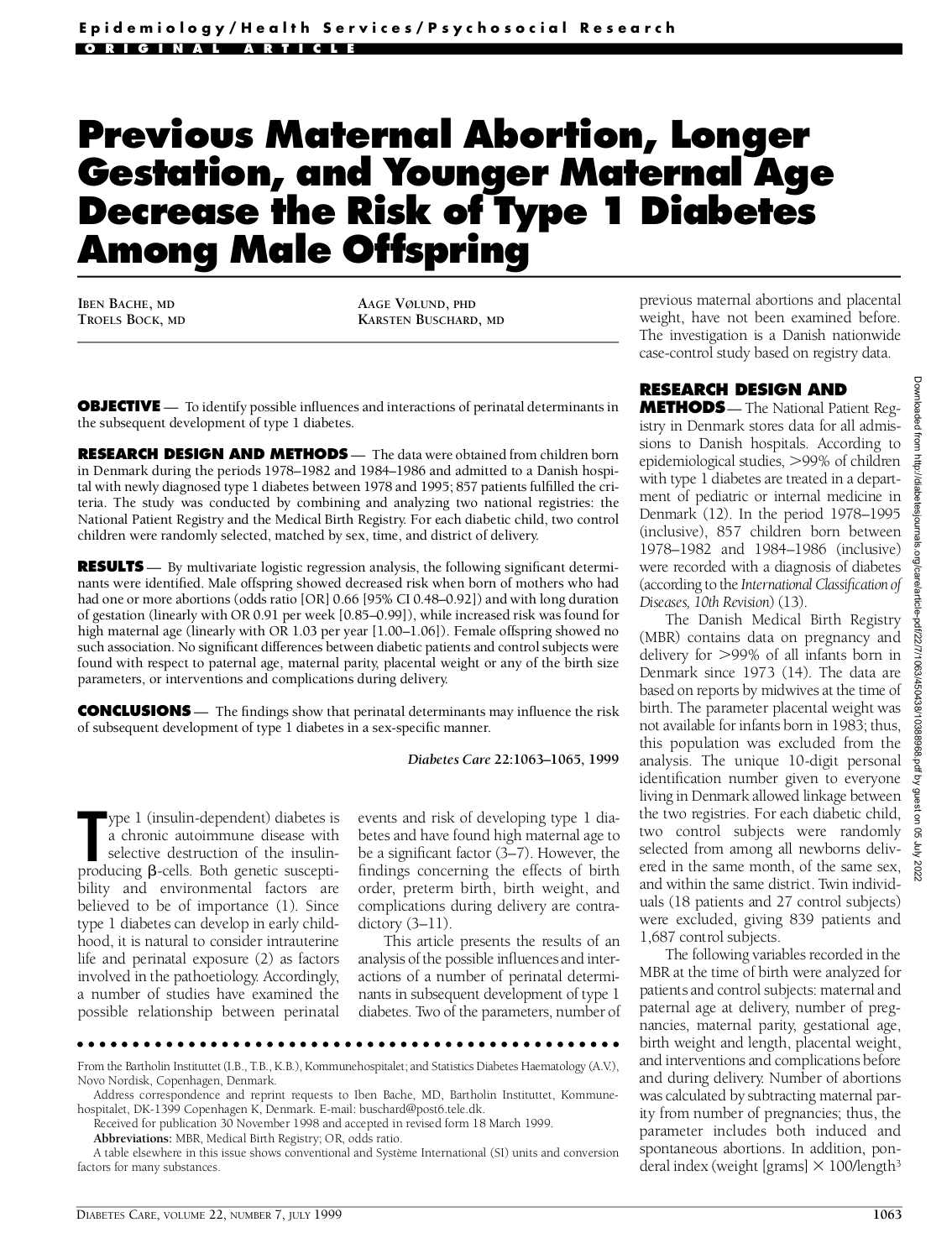|                            | Male subjects       | Female subjects     | Male $+$ female subjects |
|----------------------------|---------------------|---------------------|--------------------------|
| n                          | 1,075               | 1,024               | 2,099                    |
| Abortion                   |                     |                     |                          |
| $\Omega$                   |                     |                     |                          |
|                            | $0.65(0.47-0.90)$   | $0.90(0.65 - 1.24)$ | $0.76(0.60 - 0.95)$      |
| $\geq$ 2                   | $0.53(0.30-0.92)$   | $0.81(0.46 - 1.44)$ | $0.65(0.44 - 0.97)$      |
| $P^*$                      | 0.004               | 0.66                | 0.01                     |
| Gestational age (per week) | $0.91(0.84 - 0.98)$ | $0.96(0.89 - 1.03)$ | $0.93(0.89 - 0.98)$      |
| $P^*$                      | 0.02                | 0.21                | 0.01                     |
| Maternal age (per year)    | $1.03(1.00-1.06)$   | $1.02(0.99 - 1.05)$ | $1.03(1.01-1.04)$        |
| $P^*$                      | 0.04                | 0.13                | 0.01                     |
| $P\dagger$                 | 0.006               | 0.37                | 0.0004                   |

Data are ORs, (95% CI). For abortions, 0 is the reference group. \*Significance of the contribution of each variable adjusted for the effects of the others; †significance of all three explanatory variables.

[cubic centimeters]) was calculated and analyzed. The relative deviation in birth weight was calculated relative to gestational age as described in STATISTICALANALYSES. Completeness of the parameters in our study was 66% for paternal age, 83% for gestational age, 99.9% for birth weight and length, and 88% for placental weight. Registration of maternal age, parity, and number of pregnancies was complete. No difference in the level of completeness was found between the diabetic and control groups.

The study was approved by the Danish Scientific-Ethical Committee and the Danish Data Protection Agency.

## Statistical analyses

Univariate and multivariate logistic regression was used to estimate the odds ratio (OR), with a 95% CI, and *P* value for the significance of the explanatory variable. The relationship between the logarithm of the birth weight and gestational age in the control material was described as a quadratic polynomial. Separate analyses were carried out for male and female subjects. For all children, the relative deviation in birth weight was calculated as the difference between the logarithm of observed weight and that for expected weight, according to the quadratic polynomials divided by the residual standard deviation for the control material.

Variables were analyzed simultaneously and included in the multivariate model by stepwise forward selection of the most significant. The significance of all the selected variables was confirmed by backward elimination. The multivariate logistic regression analysis was based on 695 patients and 1,404 control subjects with complete data. A 5% significance level was

used for the analyses. The statistical computations were performed on a DECpcXL590 computer using APL software validated relative to the SAS procedures LOGISTIC and GLM.

**RESULTS** — Among mothers of the diabetic patients, 76.0% had had no abortion, 19.0% one abortion, and 5.0% two or more abortions, while among mothers of the control subjects, 70.6% had had no abortion, 22.6% one abortion, and 6.7% two or more abortions. Gestational age was  $39.5 \pm$ 1.8 (SD) weeks for the children who later developed diabetes and  $39.7 \pm 1.7$  weeks for the control subjects. Maternal age was, on average,  $27.0 \pm 4.8$  years for patients and  $26.5 \pm 4.7$  years for control subjects.

All data were subjected to multivariate logistic regression analysis and adjusted ORs were calculated (Table 1). The OR for sons born of mothers who had had one abortion was 0.66, and of those with two or more abortions, 0.53. Regarding the week of gestation, the adjusted log relative risk was found to decrease linearly with length of gestation for male offspring by 0.91 per week. Maternal age showed a linear increase in log relative risk of 1.03 with each year of increased age only for male offspring, while for females, none of the factors were significantly associated with diabetes. With respect to paternal age, maternal parity, placental weight, birth weight, birth length, ponderal index, and relative deviation in birth weight, no significant multivariate differences of casecontrol status were found, either in the overall or in sex-specific analysis.

Among the interventions studied, the use of an oxytocic drug was found to differ significantly (OR  $1.30$  [ $1.03-1.65$ ]), though not in any of the sex-specific analyses. No significant differences were found concerning the effect of medical induction, puncture, or rupture of the fetal membrane, episiotomia, breech or vacuum extraction, or cesarean. Among the delivery complications observed, there was a significant difference with respect to placenta previa in the overall analysis (four diabetic patients and none among control subjects,  $P = 0.02$ ) but not in any of the sex-specific analyses, while retained placenta, placenta abruptio, hydramnios, preeclampsia, fetal asphyxia, and maternal disease were not found to differ significantly in any of the analyses.

**CONCLUSIONS** — Number of abortions, gestational age and maternal age were all found to be independently associated with type 1 diabetes, but only for males. The results were based on multivariate logistic regression analysis, which allows independent assessment of the effect of each factor.

The present epidemiological study took advantage of the effective population-based registries based on the Danish public health care system. The data used were collected routinely at birth, a considerable time before disease manifestation, and were, therefore, not likely to be biased. The precision of the parameters in the MBR has previously been investigated for preterm deliveries (15). Regarding, for example, gestational age, the concordance between the MBR and the medical records was found to be 87% when agreement was defined as within 1 week. The precision is similar for diabetic patients and control subjects and, therefore, only leads to unity of the OR.